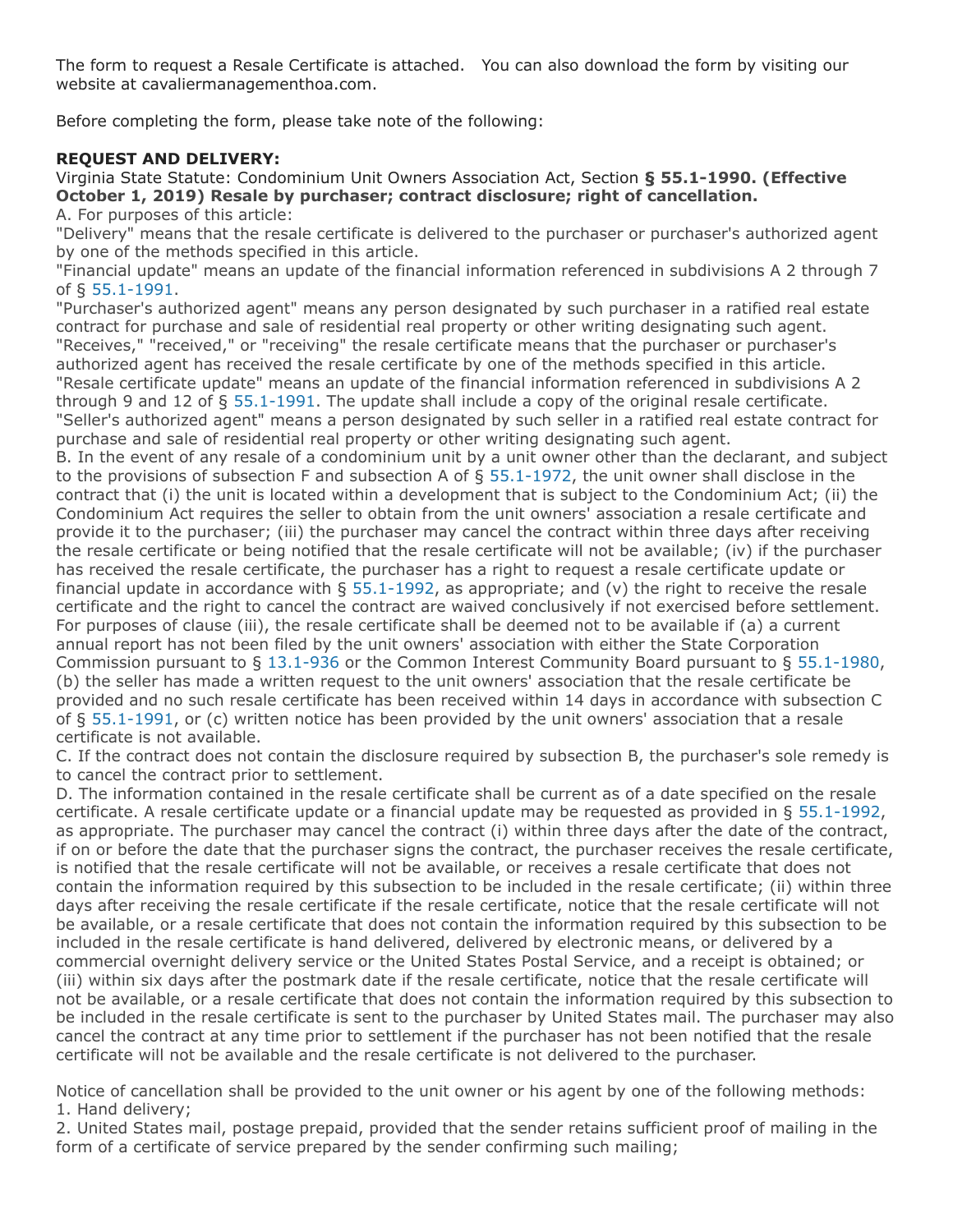3. Electronic means, provided that the sender retains sufficient proof of the electronic delivery, which may be an electronic receipt of delivery, a confirmation that the notice was sent by facsimile, or a certificate of service prepared by the sender confirming the electronic delivery; or

4. Overnight delivery using a commercial service or the United States Postal Service.

In the event of a dispute, the sender shall have the burden to demonstrate delivery of the notice of cancellation. Such cancellation shall be without penalty, and the unit owner shall cause any deposit to be returned promptly to the purchaser.

1974, c. 416, § 55-79.97; 1975, c. 415; 1978, cc. 234, 290; 1983, c. 60; 1984, cc. 29, 103; 1990, c. 662; 1991, c. 497; 1994, c. [172;](http://lis.virginia.gov/cgi-bin/legp604.exe?941+ful+CHAP0172) 1997, c. [222;](http://lis.virginia.gov/cgi-bin/legp604.exe?971+ful+CHAP0222) 1998, cc. [32](http://lis.virginia.gov/cgi-bin/legp604.exe?981+ful+CHAP0032), [454](http://lis.virginia.gov/cgi-bin/legp604.exe?981+ful+CHAP0454), [463](http://lis.virginia.gov/cgi-bin/legp604.exe?981+ful+CHAP0463); 1999, c. [263](http://lis.virginia.gov/cgi-bin/legp604.exe?991+ful+CHAP0263); 2001, c. [556](http://lis.virginia.gov/cgi-bin/legp604.exe?011+ful+CHAP0556); 2002, cc. [459,](http://lis.virginia.gov/cgi-bin/legp604.exe?021+ful+CHAP0459) [509;](http://lis.virginia.gov/cgi-bin/legp604.exe?021+ful+CHAP0509) 2005, c. [415;](http://lis.virginia.gov/cgi-bin/legp604.exe?051+ful+CHAP0415) 2007, cc. [696](http://lis.virginia.gov/cgi-bin/legp604.exe?071+ful+CHAP0696), [712](http://lis.virginia.gov/cgi-bin/legp604.exe?071+ful+CHAP0712), [854,](http://lis.virginia.gov/cgi-bin/legp604.exe?071+ful+CHAP0854) [910;](http://lis.virginia.gov/cgi-bin/legp604.exe?071+ful+CHAP0910) 2008, cc. [851](http://lis.virginia.gov/cgi-bin/legp604.exe?081+ful+CHAP0851), [871](http://lis.virginia.gov/cgi-bin/legp604.exe?081+ful+CHAP0871); 2011, c. [334](http://lis.virginia.gov/cgi-bin/legp604.exe?111+ful+CHAP0334); 2013, cc. [357](http://lis.virginia.gov/cgi-bin/legp604.exe?131+ful+CHAP0357), [492](http://lis.virginia.gov/cgi-bin/legp604.exe?131+ful+CHAP0492); 2014, c. [216](http://lis.virginia.gov/cgi-bin/legp604.exe?141+ful+CHAP0216); 2015, c. [277;](http://lis.virginia.gov/cgi-bin/legp604.exe?151+ful+CHAP0277) 2016, c. [471;](http://lis.virginia.gov/cgi-bin/legp604.exe?161+ful+CHAP0471) 2017, cc. [393,](http://lis.virginia.gov/cgi-bin/legp604.exe?171+ful+CHAP0393) [406;](http://lis.virginia.gov/cgi-bin/legp604.exe?171+ful+CHAP0406) 2018, c. [70](http://lis.virginia.gov/cgi-bin/legp604.exe?181+ful+CHAP0070); 2019, cc. [364,](http://lis.virginia.gov/cgi-bin/legp604.exe?191+ful+CHAP0364) [513](http://lis.virginia.gov/cgi-bin/legp604.exe?191+ful+CHAP0513), [712](http://lis.virginia.gov/cgi-bin/legp604.exe?191+ful+CHAP0712).

# **§ 55.1-1991. (Effective October 1, 2019) Contents of resale certificate; delivery.**

A. A resale certificate shall include the following:

1. An appropriate statement pursuant to subsection H of § [55.1-1966](https://law.lis.virginia.gov/vacode/55.1-1966/), which need not be notarized, and, if applicable, an appropriate statement pursuant to  $\S$  [55.1-1969](https://law.lis.virginia.gov/vacode/55.1-1969/);

2. A statement of any expenditure of funds approved by the unit owners' association or the executive board that requires an assessment in addition to the regular assessment during the current or the immediately succeeding fiscal year;

3. A statement, including the amount, of all assessments and any other fees or charges currently imposed by the unit owners' association, together with any known post-closing fee charged by the common interest community manager, if any, and associated with the purchase, disposition, and maintenance of the condominium unit and the use of the common elements, and the status of the account;

4. A statement of whether there is any other entity or facility to which the unit owner may be liable for fees or other charges;

5. The current reserve study report or a summary of such report and a statement of the status and amount of any reserve or replacement fund and any portion of the fund designated for any specified project by the executive board;

6. A copy of the unit owners' association's current budget or a summary of such budget prepared by the unit owners' association and a copy of the statement of its financial position (balance sheet) for the last fiscal year for which a statement is available, including a statement of the balance due of any outstanding loans of the unit owners' association;

7. A statement of the nature and status of any pending actions or unpaid judgments to which the unit owners' association is a party that either could or would have a material impact on the unit owners' association or the unit owners or that relates to the unit being purchased;

8. A statement setting forth what insurance coverage is provided for all unit owners by the unit owners' association, including the fidelity bond maintained by the unit owners' association, and what additional insurance coverage would normally be secured by each individual unit owner;

9. A statement that any improvements or alterations made to the unit, or the limited common elements assigned thereto, are or are not in violation of the condominium instruments;

10. A copy of the current bylaws, rules and regulations, and architectural guidelines adopted by the unit owners' association and the amendments to any such documents;

11. A statement of whether any portion of the condominium is located within a development subject to the Property Owners' Association Act (§ [55.1-1800](https://law.lis.virginia.gov/vacode/55.1-1800/) et seq.);

12. A copy of the notice given to the unit owner by the unit owners' association of any current or pending rule or architectural violation;

13. A copy of any approved minutes of the executive board and unit owners' association meetings for the six calendar months preceding the request for the resale certificate;

14. Certification that the unit owners' association has filed with the Common Interest Community Board the annual report required by § [55.1-1980,](https://law.lis.virginia.gov/vacode/55.1-1980/) the filing number assigned by the Common Interest Community Board, and the expiration date of such filing;

15. A statement of any limitation on the number of persons who may occupy a unit as a dwelling; 16. A statement setting forth any restrictions, limitation, or prohibition on the right of a unit owner to display the flag of the United States, including reasonable restrictions as to the size, time, place, and manner of placement or display of such flag;

17. A statement setting forth any restriction, limitation, or prohibition on the right of a unit owner to install or use solar energy collection devices on the unit owner's property;

18. A statement indicating any known project approvals currently in effect issued by secondary mortgage market agencies; and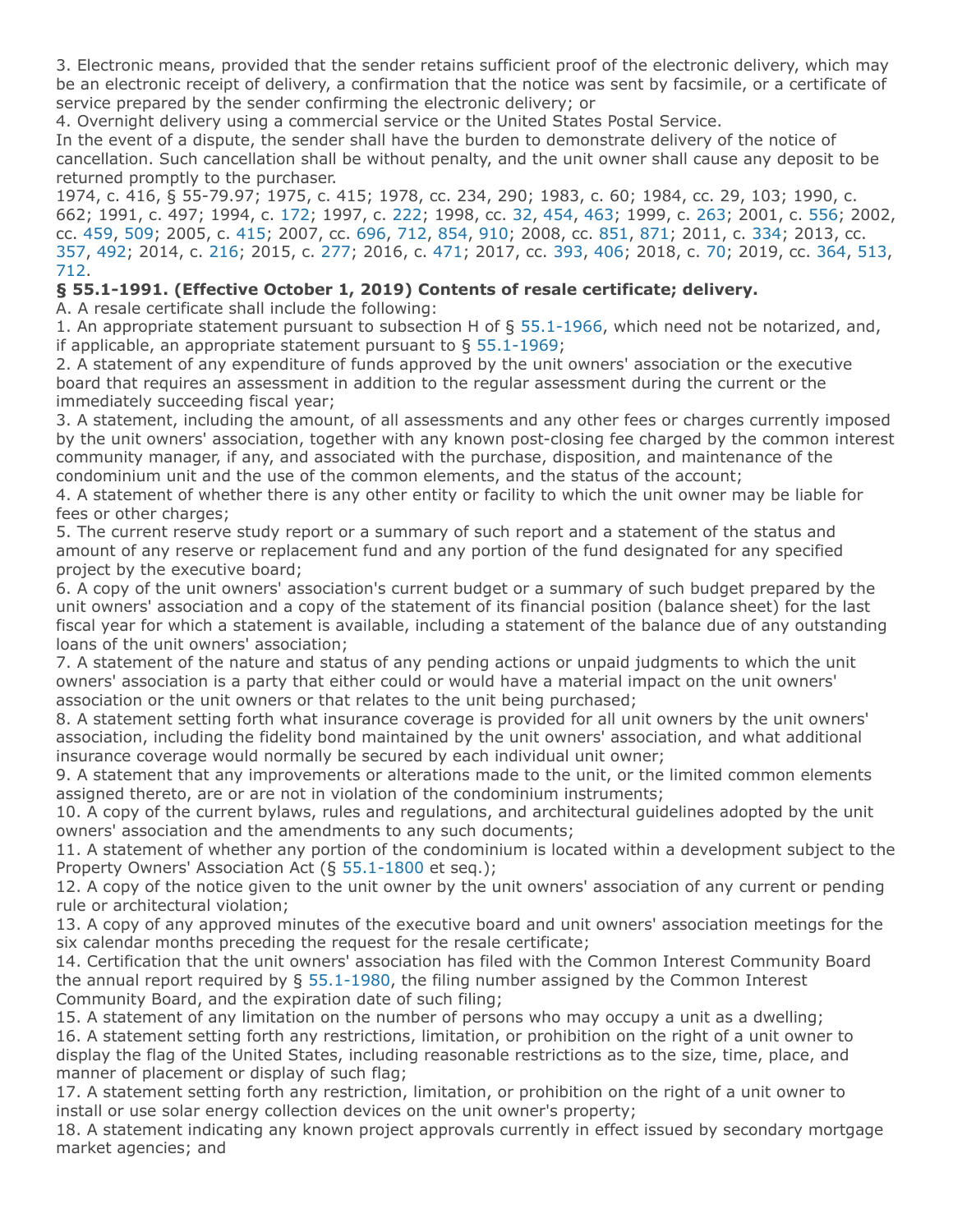19. A copy of the fully completed form developed by the Common Interest Community Board pursuant to § [54.1-2350](https://law.lis.virginia.gov/vacode/54.1-2350/).

B. Failure to receive a resale certificate shall not excuse any failure to comply with the provisions of the condominium instruments, articles of incorporation, or rules or regulations.

C. The resale certificate shall be delivered in accordance with the written request and instructions of the seller or the seller's authorized agent, including whether the resale certificate shall be delivered electronically or in hard copy, at the option of the seller or the seller's authorized agent, and shall specify the complete contact information for the parties to whom the resale certificate shall be delivered. The resale certificate shall be delivered within 14 days of receipt of such request. The resale certificate shall not, in and of itself, be deemed a security within the meaning of § [13.1-501](https://law.lis.virginia.gov/vacode/13.1-501/).

D. The seller or the seller's authorized agent may request that the resale certificate be provided in hard copy or in electronic form. A unit owners' association or common interest community manager may provide the resale certificate electronically; however, the seller or the seller's authorized agent shall have the right to request that the resale certificate be provided in hard copy. The seller or the seller's authorized agent shall continue to have the right to request a hard copy of the resale certificate in person at the principal place of business of the unit owners' association. If the seller or the seller's authorized agent requests that the resale certificate be provided in electronic format, neither the unit owners' association nor its common interest community manager may require the seller or the seller's authorized agent to pay any fees to use the provider's electronic network or system. The resale certificate shall not be delivered in hard copy if the requester has requested delivery of such resale certificate electronically. If the resale certificate is provided electronically by a website link, the preparer shall not cause the website link to expire within the subsequent 90-day period. The preparer shall not charge another fee during the subsequent 12-month period, except that the preparer may charge an update fee for a financial update or for an inspection as provided in § [55.1-1992](https://law.lis.virginia.gov/vacode/55.1-1992/). If the seller or the seller's authorized agent asks that the resale certificate be provided in electronic format, the seller or the seller's authorized agent may request that an electronic copy be provided to each of the following named in the request: the seller, the seller's authorized agent, the purchaser, the purchaser's authorized agent, and not more than one other person designated by the requester. If so requested, the unit owners' association or its common interest community manager may require the seller or the seller's authorized agent to pay the fee specified in § [55.1-1992](https://law.lis.virginia.gov/vacode/55.1-1992/). Regardless of whether the resale certificate is delivered in paper form or electronically, the preparer of the resale certificate shall provide such resale certificate directly to the persons designated by the requester to the addresses or, if applicable, the email addresses provided by the requester. E. Subject to the provisions of § [55.1-1972](https://law.lis.virginia.gov/vacode/55.1-1972/), but notwithstanding any other provisions of this chapter, the provisions and requirements of this section shall apply to any such resale of a condominium unit created

under the provisions of the Horizontal Property Act (§ [55.1-2000](https://law.lis.virginia.gov/vacode/55.1-2000/) et seq.).

F. Unless otherwise provided in the ratified real estate contract or other writing, delivery to the purchaser's authorized agent shall require delivery to such agent and not to a person other than such agent. Delivery of the resale certificate may be made by the unit owner or the seller's authorized agent.

G. If the unit is governed by more than one association, the purchaser's right of cancellation may be exercised within the required time frames following delivery of the last resale certificate or disclosure packet.

1974, c. 416, § 55-79.97; 1975, c. 415; 1978, cc. 234, 290; 1983, c. 60; 1984, cc. 29, 103; 1990, c. 662; 1991, c. 497; 1994, c. [172;](http://lis.virginia.gov/cgi-bin/legp604.exe?941+ful+CHAP0172) 1997, c. [222;](http://lis.virginia.gov/cgi-bin/legp604.exe?971+ful+CHAP0222) 1998, cc. [32](http://lis.virginia.gov/cgi-bin/legp604.exe?981+ful+CHAP0032), [454](http://lis.virginia.gov/cgi-bin/legp604.exe?981+ful+CHAP0454), [463](http://lis.virginia.gov/cgi-bin/legp604.exe?981+ful+CHAP0463); 1999, c. [263](http://lis.virginia.gov/cgi-bin/legp604.exe?991+ful+CHAP0263); 2001, c. [556](http://lis.virginia.gov/cgi-bin/legp604.exe?011+ful+CHAP0556); 2002, cc. [459,](http://lis.virginia.gov/cgi-bin/legp604.exe?021+ful+CHAP0459) [509;](http://lis.virginia.gov/cgi-bin/legp604.exe?021+ful+CHAP0509) 2005, c. [415;](http://lis.virginia.gov/cgi-bin/legp604.exe?051+ful+CHAP0415) 2007, cc. [696](http://lis.virginia.gov/cgi-bin/legp604.exe?071+ful+CHAP0696), [712](http://lis.virginia.gov/cgi-bin/legp604.exe?071+ful+CHAP0712), [854,](http://lis.virginia.gov/cgi-bin/legp604.exe?071+ful+CHAP0854) [910;](http://lis.virginia.gov/cgi-bin/legp604.exe?071+ful+CHAP0910) 2008, cc. [851](http://lis.virginia.gov/cgi-bin/legp604.exe?081+ful+CHAP0851), [871](http://lis.virginia.gov/cgi-bin/legp604.exe?081+ful+CHAP0871); 2011, c. [334](http://lis.virginia.gov/cgi-bin/legp604.exe?111+ful+CHAP0334); 2013, cc. [357](http://lis.virginia.gov/cgi-bin/legp604.exe?131+ful+CHAP0357), [492](http://lis.virginia.gov/cgi-bin/legp604.exe?131+ful+CHAP0492); 2014, c. [216](http://lis.virginia.gov/cgi-bin/legp604.exe?141+ful+CHAP0216); 2015, c. [277;](http://lis.virginia.gov/cgi-bin/legp604.exe?151+ful+CHAP0277) 2016, c. [471;](http://lis.virginia.gov/cgi-bin/legp604.exe?161+ful+CHAP0471) 2017, cc. [393,](http://lis.virginia.gov/cgi-bin/legp604.exe?171+ful+CHAP0393) [406;](http://lis.virginia.gov/cgi-bin/legp604.exe?171+ful+CHAP0406) 2018, c. [70](http://lis.virginia.gov/cgi-bin/legp604.exe?181+ful+CHAP0070); 2019, c. [712](http://lis.virginia.gov/cgi-bin/legp604.exe?191+ful+CHAP0712). **§ 55.1-1992. (Effective October 1, 2019) Fees for resale certificate.**

A. The unit owners' association may charge fees as authorized by this section for the inspection of the property, for the preparation and issuance of the resale certificate required by §§ [55.1-1990](https://law.lis.virginia.gov/vacode/55.1-1990/) and [55.1-1991](https://law.lis.virginia.gov/vacode/55.1-1991/), and for such other services as are set out in this section. Nothing in this chapter shall be construed to authorize the unit owners' association or common interest community manager to charge an inspection fee for a unit except as provided in this section.

B. A reasonable fee may be charged by the preparer of the resale certificate as follows:

1. For the inspection of the unit, as authorized in the declaration and as required to prepare the resale certificate, a fee not to exceed \$100;

2. For preparation and delivery of the resale certificate in (i) paper format, a fee not to exceed \$150 for no more than two hard copies or (ii) electronic format, a fee not to exceed a total of \$125, for an electronic copy to each of the following named in the request: the seller, the seller's authorized agent, the purchaser, the purchaser's authorized agent, and not more than one other person designated by the requester. Only one fee shall be charged for the preparation and delivery of the resale certificate;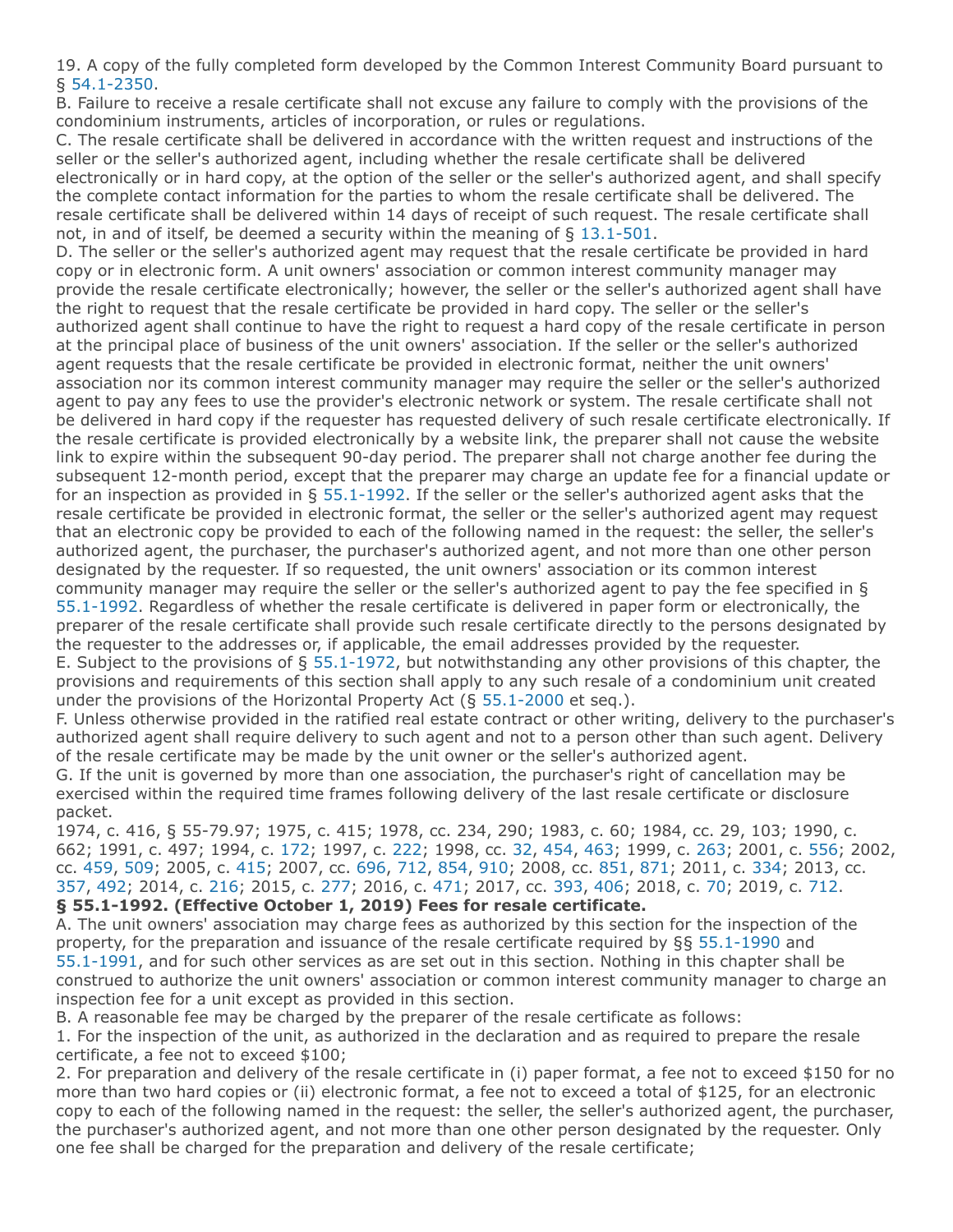3. At the option of the seller or the seller's authorized agent, with the consent of the unit owners' association or the common interest community manager, for expediting the inspection, preparation, and delivery of the resale certificate, an additional expedite fee not to exceed \$50;

4. At the option of the seller or the seller's authorized agent, for an additional hard copy of the resale certificate, a fee not to exceed \$25 per hard copy;

5. At the option of the seller or the seller's authorized agent, for hand delivery or overnight delivery of the resale certificate, a fee not to exceed an amount equal to the actual cost paid to a third-party commercial delivery service; and

6. A post-closing fee to the purchaser of the unit, collected at settlement, for the purpose of establishing the purchaser as the owner of the unit in the records of the unit owners' association, a fee not to exceed \$50.

Neither the unit owners' association nor its common interest community manager shall require cash, check, certified funds, or credit card payments at the time the request for the resale certificate is made. The resale certificate shall state that all fees and costs for the resale certificate shall be the personal obligation of the unit owner and shall be an assessment against the unit and collectible as any other assessment in accordance with the provisions of the condominium instruments and § [55.1-1964](https://law.lis.virginia.gov/vacode/55.1-1964/), if not paid at settlement or within 60 days of the delivery of the resale certificate, whichever occurs first. For purposes of this section, an expedite fee shall be charged only if the inspection and preparation of delivery of the resale certificate are completed within five business days of the request for a resale certificate.

C. No fees other than those specified in this section, and as limited by this section, shall be charged by the unit owners' association or its common interest community manager for compliance with the duties and responsibilities of the unit owners' association under this section. No additional fee shall be charged for access to the unit owners' association's or common interest community manager's website. The unit owners' association or its common interest community manager shall publish and make available in paper or electronic format, or both, a schedule of the applicable fees so that the seller or the seller's authorized agent will know such fees at the time of requesting the resale certificate.

D. Any fees charged pursuant to this section shall be collected at the time settlement occurs on the sale of the unit and shall be due and payable out of the settlement proceeds in accordance with this section. The seller shall be responsible for all costs associated with the preparation and delivery of the resale certificate, except for the costs of any resale certificate update or financial update, which costs shall be the responsibility of the requester, payable at settlement. The settlement agent shall escrow a sum sufficient to pay such costs at settlement. Neither the unit owners' association nor its common interest community manager shall require cash, check, certified funds, or credit card payments at the time the request is made for the resale certificate.

E. If settlement does not occur within 60 days of the delivery of the resale certificate, or funds are not collected at settlement and disbursed to the unit owners' association or the common interest community manager, all fees, including those costs that would have otherwise been the responsibility of the purchaser or settlement agent, shall be (i) assessed within one year after delivery of the resale certificate against the unit owner, (ii) the personal obligation of the unit owner, and (iii) an assessment against the unit and collectible as any other assessment in accordance with the provisions of the condominium instruments and § [55.1-1964](https://law.lis.virginia.gov/vacode/55.1-1964/). The seller may pay the unit owners' association by cash, check, certified funds, or credit card, if credit card payment is an option offered by the unit owners' association. The unit owners' association shall pay the common interest community manager the amount due from the unit owner within 30 days after invoice.

F. The maximum allowable fees charged in accordance with this section shall adjust every five years, as of January 1 of that year, in an amount equal to the annual increases for that five-year period in the United States Average Consumer Price Index for all items, all urban consumers (CPI-U), as published by the Bureau of Labor Statistics of the U.S. Department of Labor.

G. If a resale certificate has been issued within the preceding 12-month period, a person specified in the written instructions of the seller or the seller's authorized agent, including the seller or the seller's authorized agent or the purchaser or the purchaser's authorized agent, may request a resale certificate update. The requester shall specify whether the resale certificate update shall be delivered electronically or in hard copy and shall specify the complete contact information of the parties to whom the update shall be delivered. The resale certificate update shall be delivered within 10 days of the written request. H. The settlement agent may request a financial update. The requester shall specify whether the financial update shall be delivered electronically or in hard copy and shall specify the complete contact information of the parties to whom the update shall be delivered. The financial update shall be delivered within three business days of the written request.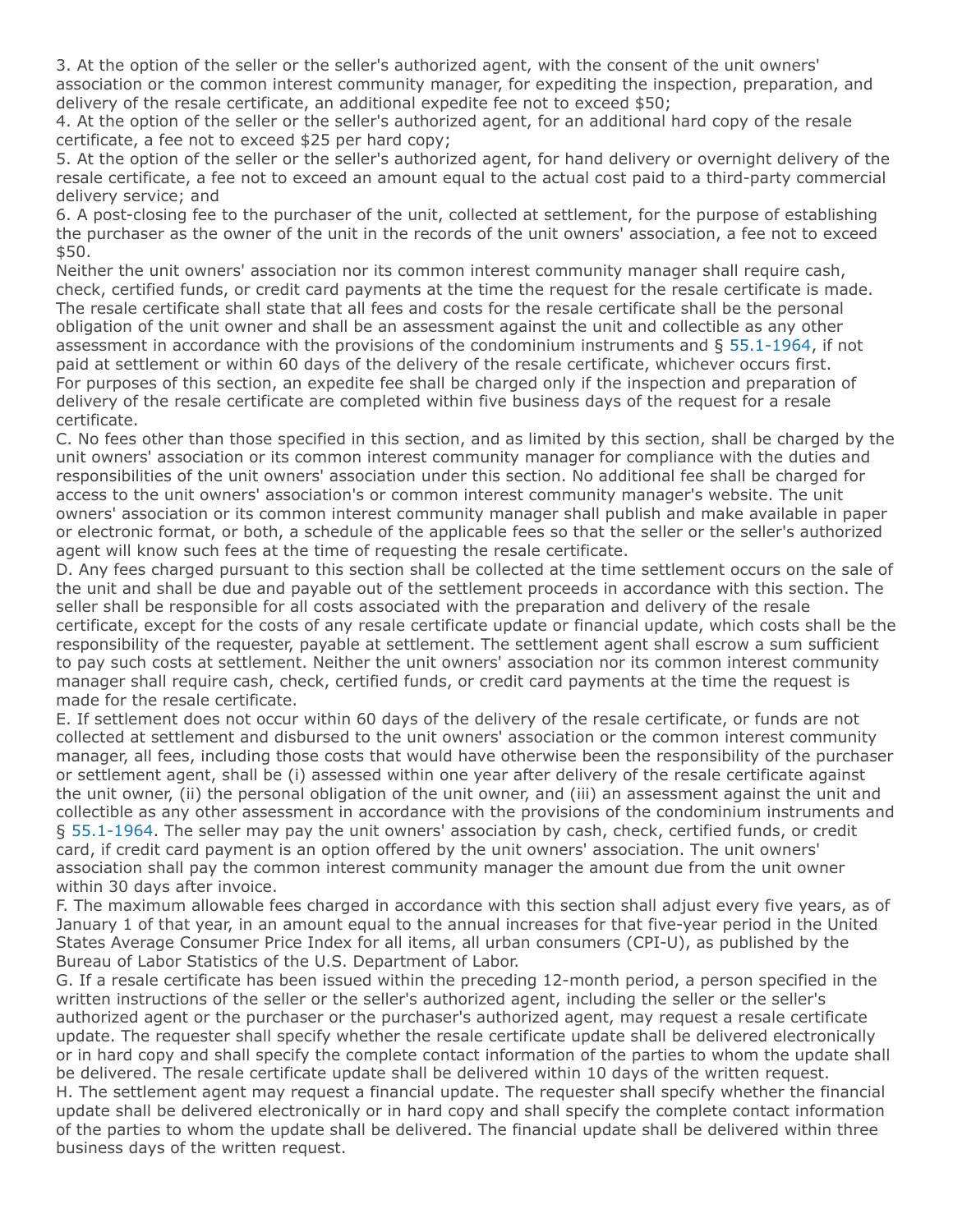I. A reasonable fee for the resale certificate update or financial update may be charged by the preparer, not to exceed \$50. At the option of the purchaser or the purchaser's authorized agent, the requester may request that the unit owners' association or the common interest community manager perform an additional inspection of the unit, as authorized in the declaration, for a fee not to exceed \$100. Any fees charged for the specified update shall be collected at the time settlement occurs on the sale of the property. The settlement agent shall escrow a sum sufficient to pay such costs at settlement. Neither the unit owners' association nor its common interest community manager, if any, shall require cash, check, certified funds, or credit card payments at the time the request is made for the resale certificate update. The requester may request that the specified update be provided in hard copy or in electronic form. J. No unit owners' association or common interest community manager may require the requester to request the specified update electronically. The seller or the seller's authorized agent shall continue to have the right to request a hard copy of the specified update in person at the principal place of business of the unit owners' association. If the requester asks that the specified update be provided in electronic format, neither the unit owners' association nor its common interest community manager may require the requester to pay any fees to use the provider's electronic network or system. A copy of the specified update shall be provided to the seller or the seller's authorized agent.

K. When a resale certificate has been delivered as required by  $\S$  [55.1-1991](https://law.lis.virginia.gov/vacode/55.1-1991/), the unit owners' association shall, as to the purchaser, be bound by the statements set forth in the certificate as to the status of the assessment account and the status of the unit with respect to any violation of the condominium instruments as of the date of the statement unless the purchaser had actual knowledge that the contents of the resale certificate were in error.

L. If the unit owners' association or its common interest community manager has been requested in writing to furnish the resale certificate required by § [55.1-1991,](https://law.lis.virginia.gov/vacode/55.1-1991/) failure to provide the resale certificate substantially in the form provided in this section shall be deemed a waiver of any claim for delinquent assessments or of any violation of the declaration, bylaws, rules and regulations, or architectural guidelines existing as of the date of the request with respect to the subject unit. The preparer of the resale certificate shall be liable to the seller in an amount equal to the actual damages sustained by the seller in an amount not to exceed \$1,000. The purchaser shall nevertheless be obligated to abide by the condominium instruments, rules and regulations, and architectural guidelines of the unit owners' association as to all matters arising after the date of the settlement of the sale.

M. The Common Interest Community Board may assess a monetary penalty for failure to deliver the resale certificate within 14 days against any (i) unit owners' association pursuant to § [54.1-2351](https://law.lis.virginia.gov/vacode/54.1-2351/) or (ii) common interest community manager pursuant to  $\S$  [54.1-2349](https://law.lis.virginia.gov/vacode/54.1-2349/) and regulations promulgated thereto, and may issue a cease and desist order pursuant to § [54.1-2349](https://law.lis.virginia.gov/vacode/54.1-2349/) or [54.1-2352,](https://law.lis.virginia.gov/vacode/54.1-2352/) as applicable.

2008, cc. [851](http://lis.virginia.gov/cgi-bin/legp604.exe?081+ful+CHAP0851), [871](http://lis.virginia.gov/cgi-bin/legp604.exe?081+ful+CHAP0871), § 55-79.97:1; 2011, cc. [334,](http://lis.virginia.gov/cgi-bin/legp604.exe?111+ful+CHAP0334) [577](http://lis.virginia.gov/cgi-bin/legp604.exe?111+ful+CHAP0577), [585](http://lis.virginia.gov/cgi-bin/legp604.exe?111+ful+CHAP0585); 2014, c. [216](http://lis.virginia.gov/cgi-bin/legp604.exe?141+ful+CHAP0216); 2015, c. [277](http://lis.virginia.gov/cgi-bin/legp604.exe?151+ful+CHAP0277); 2016, c. [471](http://lis.virginia.gov/cgi-bin/legp604.exe?161+ful+CHAP0471); 2017, cc. [393](http://lis.virginia.gov/cgi-bin/legp604.exe?171+ful+CHAP0393), [406](http://lis.virginia.gov/cgi-bin/legp604.exe?171+ful+CHAP0406); 2019, c. [712](http://lis.virginia.gov/cgi-bin/legp604.exe?191+ful+CHAP0712).

## **§ 55.1-1993. (Effective October 1, 2019) Properties subject to more than one declaration.**

If the unit is subject to more than one declaration, the unit owners' association or its common interest community manager may charge the fee authorized by § [55.1-1992](https://law.lis.virginia.gov/vacode/55.1-1992/) for each of the applicable associations, provided, however, that no association shall charge an inspection fee unless the association has architectural control over the unit.

2008, cc. [851](http://lis.virginia.gov/cgi-bin/legp604.exe?081+ful+CHAP0851), [871](http://lis.virginia.gov/cgi-bin/legp604.exe?081+ful+CHAP0871), § 55-79.97:2; 2019, c. [712.](http://lis.virginia.gov/cgi-bin/legp604.exe?191+ful+CHAP0712)

## **§ 55.1-1994. (Effective October 1, 2019) Requests by settlement agents.**

A. The settlement agent may request a financial update from the preparer of the resale certificate. The preparer of the resale certificate shall, upon request from the settlement agent, provide the settlement agent with written escrow instructions directing the amount of any funds to be paid from the settlement proceeds to the association or the common interest community manager. There shall be no fees charged for a response by the association or its common interest community manager to a request from the settlement agent for written escrow instructions; however, a fee may be charged for a financial update pursuant to this chapter.

B. The settlement agent, when transmitting funds to the unit owners' association or the common interest community manager, shall, unless otherwise directed in writing, provide the preparer of the resale certificate with (i) the complete record name of the seller, (ii) the address of the subject unit, (iii) the complete name of the purchaser, (iv) the date of settlement, and (v) a brief explanation of the application of any funds transmitted or by providing a copy of a settlement statement, unless otherwise prohibited. 2008, cc. [851](http://lis.virginia.gov/cgi-bin/legp604.exe?081+ful+CHAP0851), [871](http://lis.virginia.gov/cgi-bin/legp604.exe?081+ful+CHAP0871), § 55-79.97:3; 2019, c. [712.](http://lis.virginia.gov/cgi-bin/legp604.exe?191+ful+CHAP0712)

# **§ 55.1-1995. (Effective October 1, 2019) Exceptions to disclosure requirements.**

A. The resale certificate required by this article need not be provided in the case of:

1. A disposition of a unit by gift;

2. A disposition of a unit pursuant to court order if the court so directs;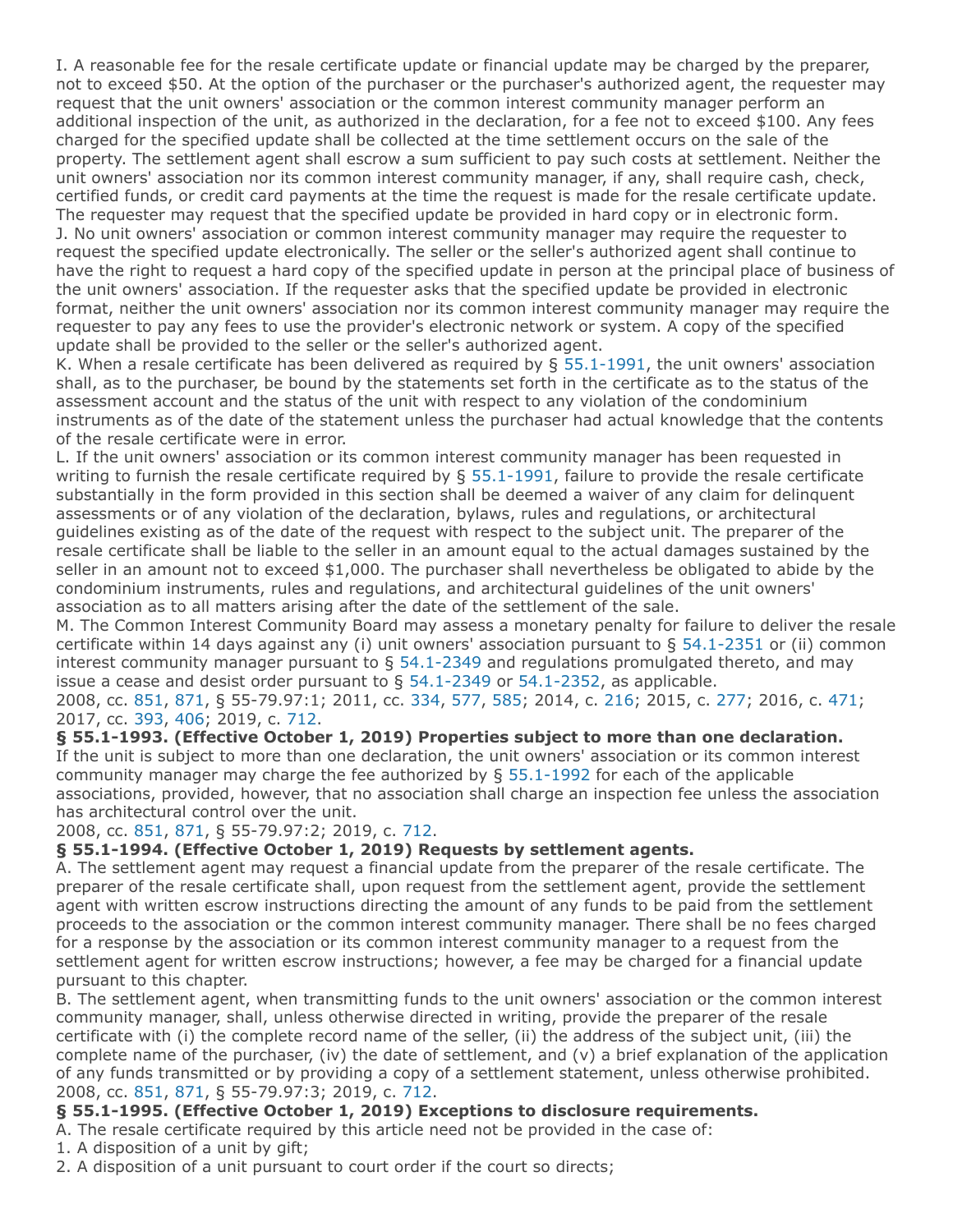3. A disposition of a unit by foreclosure or deed in lieu of foreclosure; or

4. A disposition of a unit by a sale at auction when the resale certificate was made available as part of the auction package for prospective purchasers prior to the auction.

B. In any transaction in which a resale certificate is required and a trustee acts as the seller in the sale or resale of a unit, the trustee shall obtain the resale certificate from the unit owners' association and provide the resale certificate to the purchaser.

1974, c. 416, § 55-79.97; 1975, c. 415; 1978, cc. 234, 290; 1983, c. 60; 1984, cc. 29, 103; 1990, c. 662; 1991, c. 497; 1994, c. [172;](http://lis.virginia.gov/cgi-bin/legp604.exe?941+ful+CHAP0172) 1997, c. [222;](http://lis.virginia.gov/cgi-bin/legp604.exe?971+ful+CHAP0222) 1998, cc. [32](http://lis.virginia.gov/cgi-bin/legp604.exe?981+ful+CHAP0032), [454](http://lis.virginia.gov/cgi-bin/legp604.exe?981+ful+CHAP0454), [463](http://lis.virginia.gov/cgi-bin/legp604.exe?981+ful+CHAP0463); 1999, c. [263](http://lis.virginia.gov/cgi-bin/legp604.exe?991+ful+CHAP0263); 2001, c. [556](http://lis.virginia.gov/cgi-bin/legp604.exe?011+ful+CHAP0556); 2002, cc. [459,](http://lis.virginia.gov/cgi-bin/legp604.exe?021+ful+CHAP0459) [509;](http://lis.virginia.gov/cgi-bin/legp604.exe?021+ful+CHAP0509) 2005, c. [415;](http://lis.virginia.gov/cgi-bin/legp604.exe?051+ful+CHAP0415) 2007, cc. [696](http://lis.virginia.gov/cgi-bin/legp604.exe?071+ful+CHAP0696), [712](http://lis.virginia.gov/cgi-bin/legp604.exe?071+ful+CHAP0712), [854,](http://lis.virginia.gov/cgi-bin/legp604.exe?071+ful+CHAP0854) [910;](http://lis.virginia.gov/cgi-bin/legp604.exe?071+ful+CHAP0910) 2008, cc. [851](http://lis.virginia.gov/cgi-bin/legp604.exe?081+ful+CHAP0851), [871](http://lis.virginia.gov/cgi-bin/legp604.exe?081+ful+CHAP0871); 2011, c. [334](http://lis.virginia.gov/cgi-bin/legp604.exe?111+ful+CHAP0334); 2013, cc. [357](http://lis.virginia.gov/cgi-bin/legp604.exe?131+ful+CHAP0357), [492](http://lis.virginia.gov/cgi-bin/legp604.exe?131+ful+CHAP0492); 2014, c. [216](http://lis.virginia.gov/cgi-bin/legp604.exe?141+ful+CHAP0216); 2015, c. [277;](http://lis.virginia.gov/cgi-bin/legp604.exe?151+ful+CHAP0277) 2016, c. [471;](http://lis.virginia.gov/cgi-bin/legp604.exe?161+ful+CHAP0471) 2017, cc. [393,](http://lis.virginia.gov/cgi-bin/legp604.exe?171+ful+CHAP0393) [406;](http://lis.virginia.gov/cgi-bin/legp604.exe?171+ful+CHAP0406) 2018, c. [70](http://lis.virginia.gov/cgi-bin/legp604.exe?181+ful+CHAP0070); 2019, c. [712](http://lis.virginia.gov/cgi-bin/legp604.exe?191+ful+CHAP0712). The chapters of the acts of assembly referenced in the historical citation at the end of these sections may not constitute a comprehensive list of such chapters and may exclude chapters whose provisions have expired.

The Virginia General Assembly is offering access to the Code of Virginia on the Internet as a service to the public. We are unable to assist users of this service with legal questions nor respond to requests for legal advice or the application of the law to specific facts. Therefore, to understand and protect your legal rights, you should consult an attorney.

The Code of Virginia online database excludes material copyrighted by the publisher, Michie, a division of Matthew Bender. Copyrighted material includes annotations and revisors' notes, which may be found in the print version of the Code of Virginia. Annotated print copies of the Code of Virginia are available in most Virginia public library systems, from LexisNexis (1-800-446-3410), and from West, a Thomson-Reuters business (1-800-344-5008).

## **CAVALIER MANAGEMENT - FEE SCHEDULE:**

Inspection of exterior of the Unit: \$100.00 Preparation & Delivery of resale certificate, HARD COPY: \$150.00 Preparation & Delivery of resale certificate, ELECTRONIC COPY: \$125.00 Expediting fee (delivered within five business days of request): \$50.00 Additional hard copy: \$25.00 Mailing fee (mailed priority): Current USPS Flat Rate Priority Envelope rate Post-closing fee aka Transfer fee: \$50.00 Pre-Settlement updates: \$50.00

**Also, Per Virginia State Statute, "**The resale certificate shall not be delivered in hard copy if the requester has requested delivery of such resale certificate electronically.**"**

#### **Please indicate if you want the resale certificate in hard copy to be picked up, or emailed. We are not permitted to provide both.**

For more information regarding the Virginia State Statutes Condominium Unit Owners Association Act, please visit: [https://law.lis.virginia.gov/vacodepopularnames/condominium-act/.](https://law.lis.virginia.gov/vacodepopularnames/condominium-act/)

Should you have any questions, please feel free to contact me.

Thanks,

#### **Jillian Uvena Cullinane, CMCA Cavalier Management, Inc.**

Physical Address: 17739 Main Street, Suite 340 Dumfries, VA 22026 Mailing Address: P.O. Box 370 Dumfries, VA 22026 571-208-7845 [jilliancavaliermgmt@gmail.com](mailto:jilliancavaliermgmt@gmail.com) cavaliermanagementhoa.com